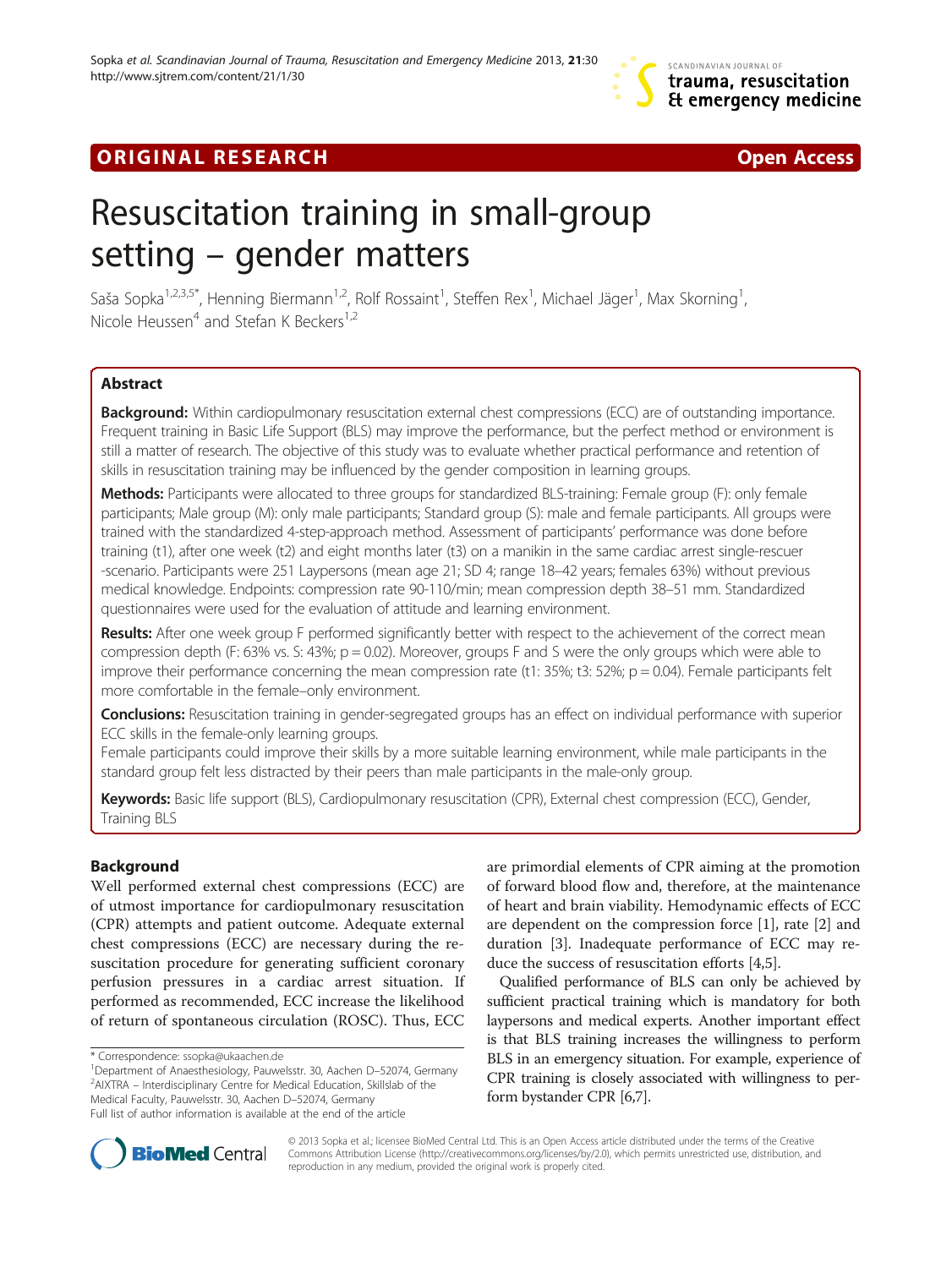Different methods for BLS-training have been established in the past years, while evidence for the best method is rare. Recommendations on the best instructional method are still needed [\[8,9\]](#page-8-0). A few models have recently been proposed for training of healthcare professionals [[10](#page-8-0)].

There are clues that composition of learning groups can influence the learning process and outcomes notedly [[11\]](#page-8-0). There is some literature on educational research in gender-divided learner groups in primary and secondary school: Forgasz and Leder have found that girls benefited in sex-single settings with respect to confidence and achievement [[12\]](#page-8-0). In addition, for only boys consisted learner groups was found that co-educational settings (resp. mixed-gender learner groups) seem to be more beneficial for boys [[13](#page-8-0)].

For standard learning situations, the ERC describes the 4-step approach [\[14,15](#page-8-0)] as an accepted and feasible compromise. After reviewing the literature we are not aware of recommendations with respect to the composition of adult learning groups as regards the participants' gender or the learning environment. Retrospectively, our research showed as a side effect that there was a gender influence in training and performing BLS [\[16\]](#page-8-0).

Therefore, we hypothesized that also in this setting practical performance and retention of skills in learning groups may be influenced by their gender composition.

## Materials and methods

All first-year medical students were enrolled in the present study during their first weeks at the Medical School of RWTH Aachen University, Germany. Before participation, written consent for this investigation was obtained as regards their performance data. The participants were recruited from 251 students who were all laypersons without professional CPR-knowledge, CPRskills or medical training in this field. Students with any previous medical emergency-training, comparable to emergency medical technician, paramedic, nurse etc., were excluded.

All participants were informed about the study by a standardized hand-out and gave written informed consent. The study was approved by the institutional ethics committee (EK 290/11). Since no potential harm for the participants was expected or even considered possible, the ethics committee asked that informed consent be obtained prior to the study, which was done as described before.

## Study protocol

This three-arm parallel-group trial was conducted at the Department of Anaesthesiology, University Hospital Aachen, Germany in 2008/2009 (Figure [1\)](#page-2-0).

In the first step the allocation of students was conducted by a representative of the Bureau of Student Affairs blinded to the study because of organisational circumstances of the medical school, followed by study group assignment performed by the investigator following the principle of contingency. The allocation procedure resulted in a training group consisting of only female participants (F), a training group consisting of only male participants (M) and a standard training group consisting of male and female participants (S). The baseline testing was provided to ensure that there were no significant differences in the baseline characteristics between the groups.

Prior to the teaching modules, baseline BLS-performance was assessed on a manikin to whom all participants were presented in the same mock scenario in which each individual was asked to resuscitate a person that had just collapsed in front of them. The following standardized text was used:

"Okay, imagine, you are in a public place.

There, this person now collapses without any obvious reason right in front of you.

This manikin represents this person! What are you going to do straight away?

Please take the measures which are necessary in your opinion!"

The performance was followed by no feedback.

Practical test setup was performed with a manikin (Skillreporter Resusci<sup>®</sup> Anne, Laerdal, Stavanger, Norway) placed in supine position on the floor dressed with a zippered jacket. The procedure was carried out as single-rescuer-CPR (ECC in combination with mouthto-mouth-ventilation) and terminated at least 180 sec after the first ECC.

After this initial pre-course-assessment, all test persons were taught in the different gender groups and received a standardized BLS-tutorial according to recent resuscitation guidelines [[15\]](#page-8-0). In order to assure consistent instructions for all participants, a standardized and common teaching methodology, the "4-stepapproach", was used [[17](#page-8-0)]. Every participant had the same time to train and the same support during training. Participants were re-tested one week and eight months after the initial BLS-training. Feedback was given only after the third test in order to avoid a bias in performance.

## Measurements, data acquisitions

The manikin was connected to the Laerdal PC Skill Reporting Software (Version 1.3.0, Laerdal, Stavanger, Norway) for data acquisition of ECC. Certified ERC-Advanced Life Support-instructors supervised the performance of each participant and data recording.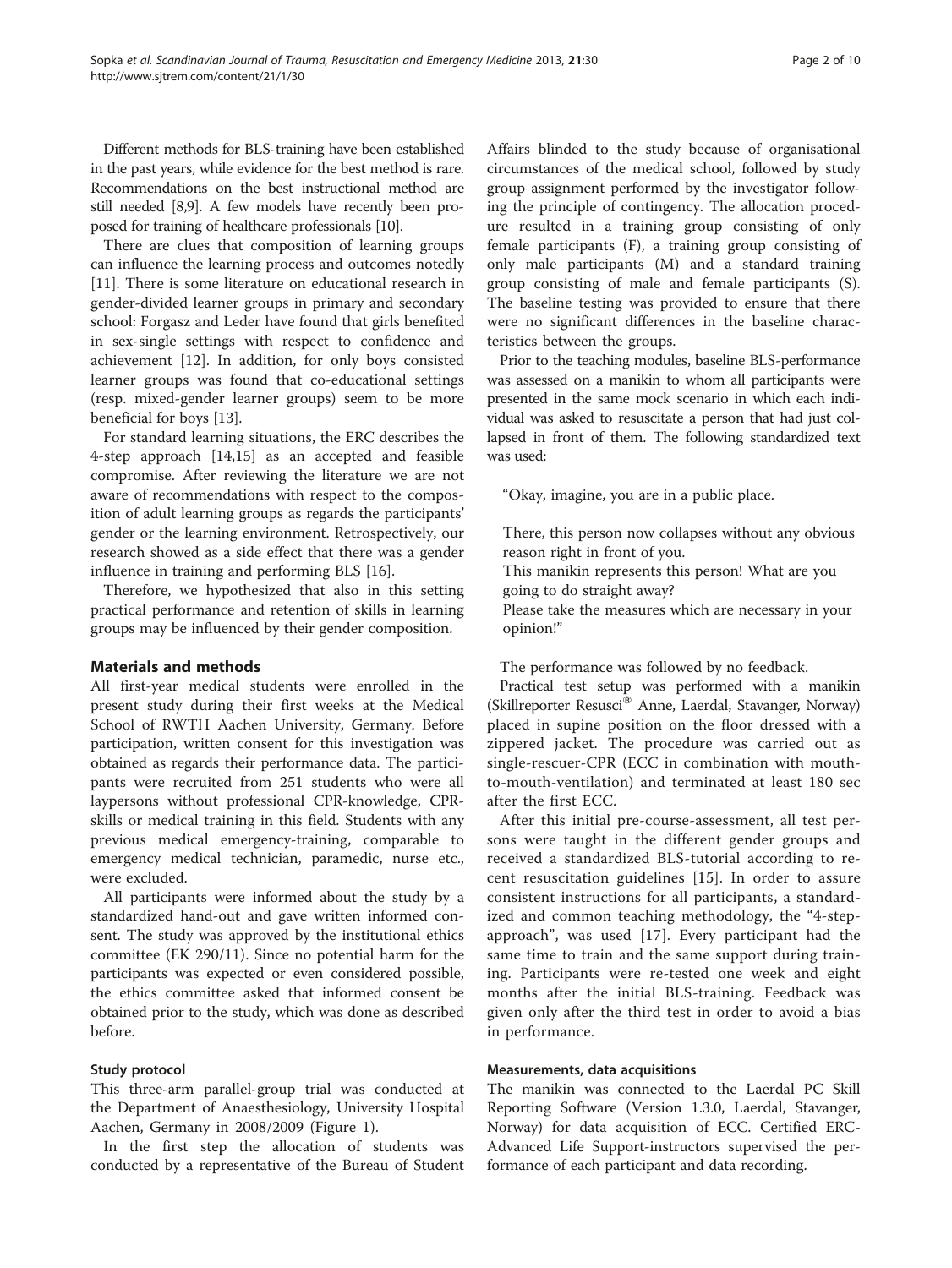Each participant was individually evaluated by a standardized test protocol without being able to recognize other participants' performance.

## Data analysis

## Performance data

At the time of performing the study the 2005 guidelines were applied [\[15](#page-8-0)], recommending an average compression depth of 38–51 mm and a compression-rate of 90– 110 min<sup>-1</sup>. During ECC performance, the compression rate, the numbers of too shallow and too deep compressions were recorded.

## Further data

Besides the practical performance data we recorded demographic data of the participants and the parameter "no delay to start CPR". Furthermore, we observed the correctness in performance of the algorithm through the parameter "initial assessment". This parameter was defined as the percentage of participants who performed at least 60% of the BLS-algorithm correctly based on checklist evaluation.

## **Ouestionnaires**

Participants completed a standardized pre-course questionnaire before starting the first performance, as well as post-performance questionnaires after the first and the third testing, evaluating subjective learning atmosphere. For this purpose, a 6-point Likert scale was used (from  $1 =$  completely confident to  $6 =$  completely unconfident).

## Statistical analysis

Our primary outcome was the proportion of subjects who achieved targets for compression depth and compression rate. The baseline testing was provided to ensure that there were no significant differences in the baseline characteristics between the groups.

Depending on the scale of the endpoint, two-way repeated measures analysis of variance (repeated measures ANOVA) or two-way repeated logistic regression was

<span id="page-2-0"></span>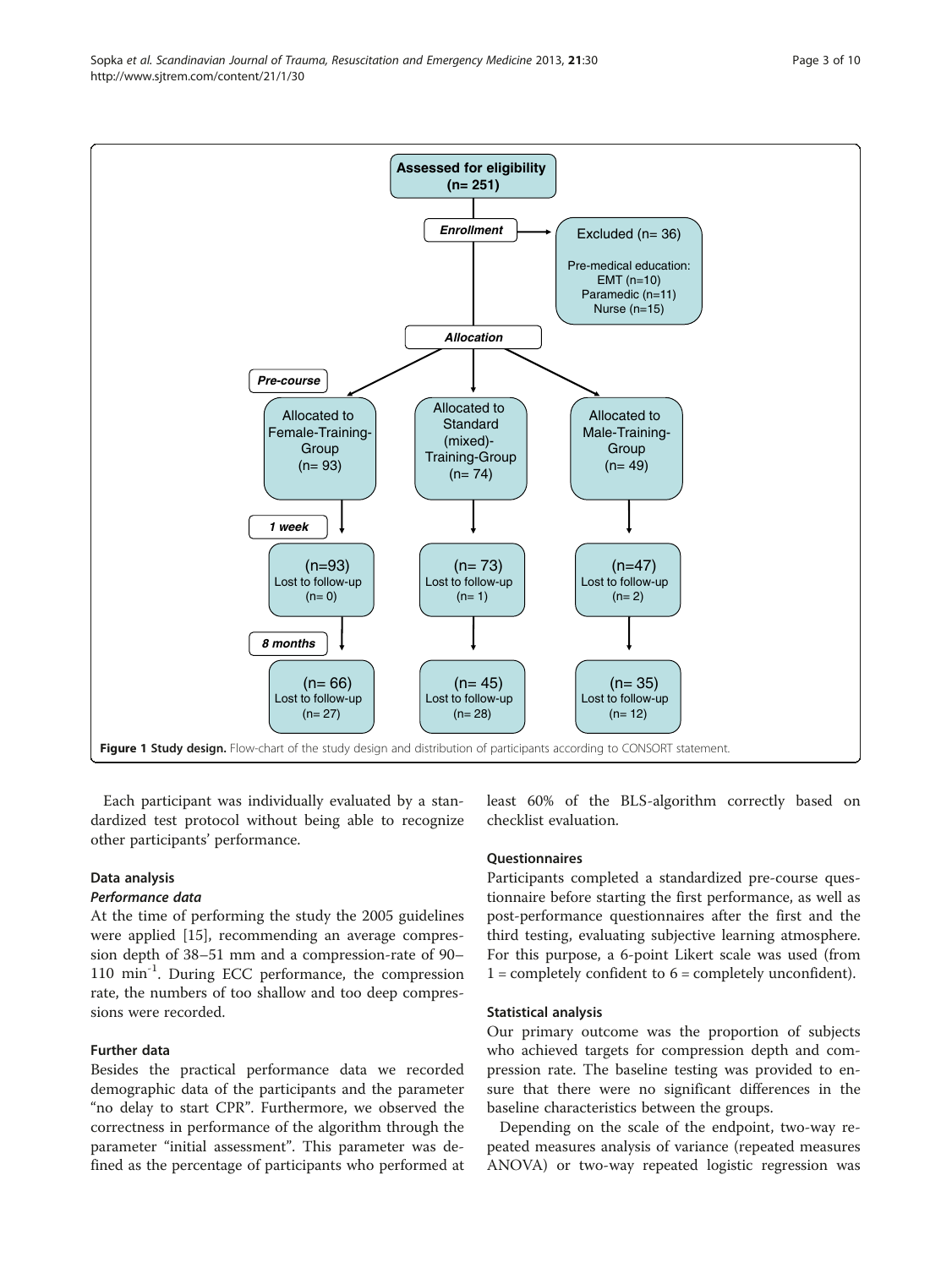carried out to investigate the effect of group (group factor, three levels: F, M, S), time (group factor, 3 levels: baseline, after one week, after 8 months) and the resulting twofactor interaction on group and time. For comparison of effects at a point of time within groups or between time points for one group, suitable contrasts were formulated and tested. Data from the questionnaires was analysed with unpaired t-test to compare differences between groups. Baseline characteristics between groups were inspected by means of unpaired t-test.

Continuous variables were summarized by means and corresponding standard deviations (± SD). Categorical data were presented by frequencies and percentages. All tests were two-sided and assessed at the 5% significance level. Because of the exploratory nature of the parallel study hypotheses no adjustment to the significance level to account for multiple testing was made. The analyses were performed using  $SAS^{\circledast}$  statistical software, V 9.2 (SAS Institute, Cary, NC, USA).

## Results

## Study population

From the 251 students starting their medical education, 36 students had to be excluded from the study because of a prior medical education (Figure [1](#page-2-0)). The groups did not differ with respect to demographic and biometric aspects, about  $63\%$  (n = 136) of the tested subjects were female. As demographic data also special variables like age, body height, weighting were recorded (For details refer to Table 1). Further demographic data was comparable between groups: M  $(n = 49)$ : 21  $\pm$  2 years (range 18–30); F (n = 93):  $20 \pm 3$  years (range 18–40); S (n = 74:  $22 \pm 4$  years (range 18–42).

## Observed endpoints

## Performance data

Prior to the standardized BLS-course (baseline testing), all participants showed poor performance with respect to ECC especially concerning compression rate and compression depth without significant difference between groups (Tables [2](#page-4-0) and [3](#page-5-0)). One week after the standardized BLS-course, all groups improved with respect to an adequate compression depth and compression rate. Regarding the compression depth only the F-group

Table 1 Comparison female vs. male group concerning constitution

| <b>Demographics</b> | Male $(M)*(n = 49)$ | Female $(F)^*(n = 93)$ | p-value** |
|---------------------|---------------------|------------------------|-----------|
| Age                 | $70.8 + 2.4$        | $20.4 + 3.1$           | 0.271     |
| Size (cm)           | $183.1 + 8.8$       | $170.2 + 6.5$          | 0.001     |
| Body weight (kg)    | $75.9 + 12.4$       | $61.4 + 8.2$           | 0.001     |

\*indicated are mean ± standard deviation; \*\*significant differences at a 5%-level are in bold type.

improved significantly (F: 39% to 63%,  $p = 0.002$ ). The female-only and the standard group improved their compression rate significantly (F: 34% to 51%,  $p = p = 0.041$ ; S:  $25\%$  to  $41\%$ ,  $p = 0.0211$ ). Looking at other practical performance parameters one week after training, the female group was significantly better in "compression without faults" than the standard group (Tables [2](#page-4-0) and [3](#page-5-0)), while all groups improved compared to the baseline testing (M: 23(+/−27) to 43(+/−36), p = 0.001; F: 26(+/−30) to 46(+/-33), p = <0.001 S: 20(+/-28) to 34(+/-32), p = 0.003). The male-only group showed significantly more too deep compressions than the other groups, whereas the participants of the standard group performed significantly more frequently too shallow compressions one week after training compared to group F and group M (Tables [2](#page-4-0) and [3\)](#page-5-0).

As regards retention of skills, group F and the standard group were able to improve their performance regarding compression depth significantly eight months after training (F: 39% to 64%;  $p = 0$ . 005; S: 32% to 60%;  $p = 0.003$ .. Concerning the compression rate, the group F was the sole group which improved their performance significantly after 8 months (34% to 52%;  $p = 0.0522$ ). In comparison to the other groups the group F tended to be superior regarding the compression rate (Tables [2](#page-4-0) and [3\)](#page-5-0).

## Subgroup analysis

## Female participants

Comparing the F participants with the female participants from the standard group (SF) reveals a significant difference in performance (F:  $63\%$  vs. SF:  $43\%$  p = 0.02) one week after training concerning in reaching the correct compression depth. Females of the F-group are still superior in compression depth as well as compression rate compared to those of group S but without statistical significance (Table [4](#page-6-0)).

## Male participants

Participants from the male-only group compared with male participants of the standard group (SM) at any time point after the training showed a tendency to superior performance in compression depth but at the same time a tendency to be inferior in compression rate. In both cases there was no statistical significance in the difference. Great improvements in compression depth without statistical significance were observed from the male participants in the standard group (for details refer to Table [4\)](#page-6-0).

## Further data

All groups improved significantly in the percentage of "no delay to start CPR" from the pre-course to the oneweek-after evaluation. There was no significant difference between the different groups after one week. Eight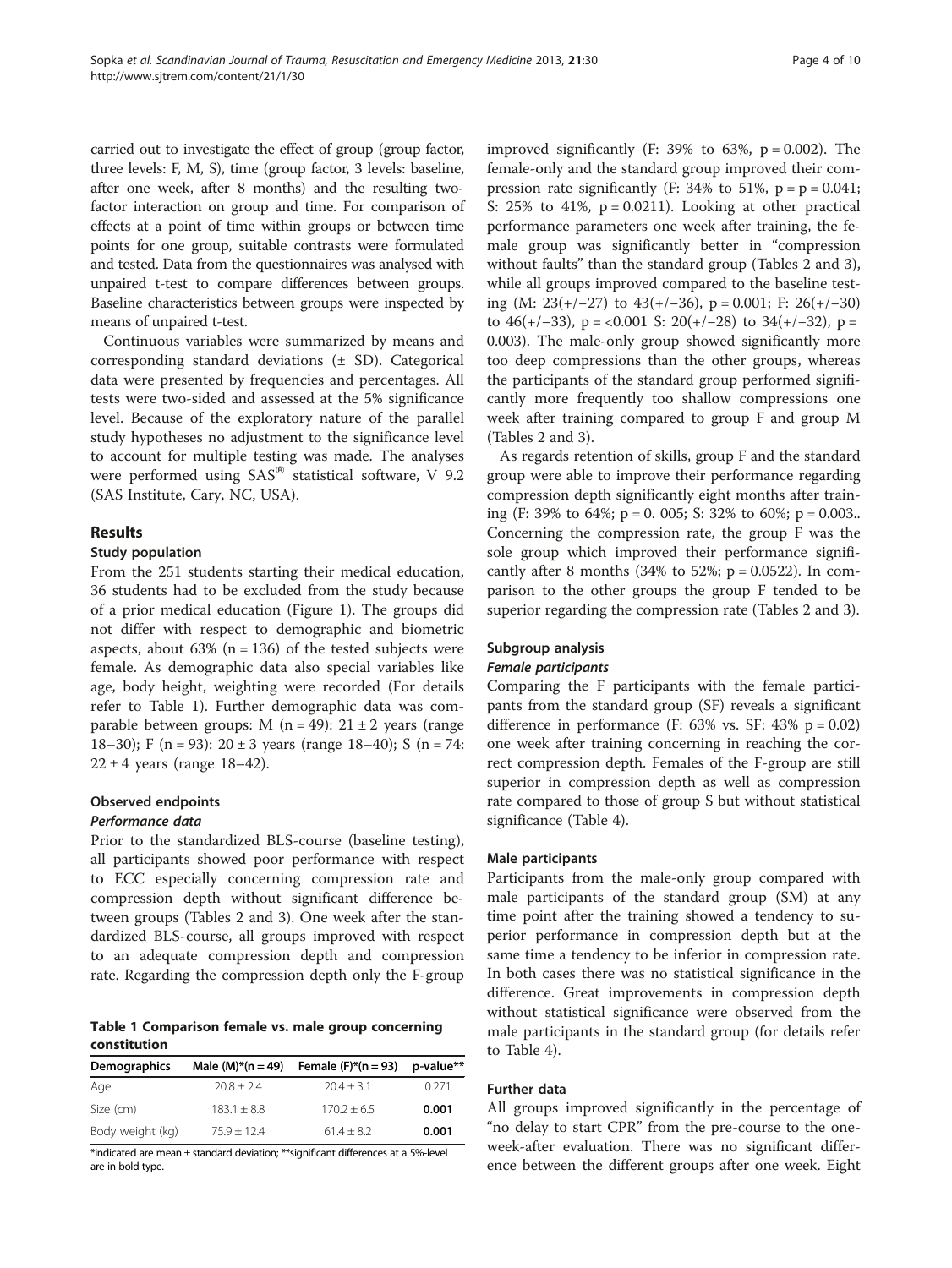## <span id="page-4-0"></span>Table 2 Overview results performance - baseline and 1 week

|                                     | Male (M)*             | Female (F)*           | Standard (S)*          | p-value** |
|-------------------------------------|-----------------------|-----------------------|------------------------|-----------|
| Baseline (n)                        | 46                    | $72\,$                | ${\bf 74}$             | M vs. S   |
|                                     |                       |                       |                        | F vs. S   |
|                                     |                       |                       |                        | M vs. F   |
| Compression depth 38-51 mm          | 19 (41%)              | 28 (39%)              | 24 (32%)               | 0.321     |
|                                     |                       |                       |                        | 0.449     |
|                                     |                       |                       |                        | 0.749     |
| Compression rate 90-110/min         | 14 (30%)              | 25 (35%)              | 19 (25%)               | 0.575     |
|                                     |                       |                       |                        | 0.247     |
|                                     |                       |                       |                        | 0.643     |
| No delay to start CPR               | 23 (50%)              | 47 (65%)              | 31 (41%)               | 0.364     |
|                                     |                       |                       |                        | 0.008     |
|                                     |                       |                       |                        | 0.579     |
| Initial assessment > 60% correct    | 2(4%)                 | 4 (5%)                | 4 (5%)                 | 0.807     |
|                                     |                       |                       |                        | 0.976     |
|                                     |                       |                       |                        | 0.828     |
| Compression without faults%         | 23 $(\pm 27)$         | 26 (±30)              | 20 (±28)               | 0.614     |
|                                     |                       |                       |                        | 0.202     |
|                                     |                       |                       |                        | 0.543     |
| Compression too shallow%            | $21 (\pm 32)$         | 34 (±41)              | 44 (±44)               | 0.003     |
|                                     |                       |                       |                        | 0.205     |
|                                     |                       |                       |                        | 0.109     |
| Compression too deep%               | 43 (±41)              | 27 (±38)              | 28 (±39)               | 0.035     |
|                                     |                       |                       |                        | 0.694     |
|                                     |                       |                       |                        | 0.015     |
| Compression with incomplete release | $8(+19)$              | $6 (+20)$             | 2 (±8)                 | 0.039     |
|                                     |                       |                       |                        | 0.131     |
|                                     |                       |                       |                        | 0.455     |
| After 1 week (n)                    | 47                    | 93                    | 73                     |           |
| Compression depth 38-51 mm          | 26 (55%)              | 59 (63%)*             | 33 (45%)               | 0.279     |
|                                     |                       |                       |                        | 0.019     |
|                                     |                       |                       |                        | 0.356     |
| Compression rate 90-110/min.        | 20 (43%)              | 48 (52%) <sup>#</sup> | 30 (41%) <sup>\$</sup> | 0.899     |
|                                     |                       |                       |                        | 0.194     |
|                                     |                       |                       |                        | 0.316     |
| No delay to start CPR               | 38 (80%)              | 82 (88%)              | 61 (83%)               | 0.505     |
|                                     |                       |                       |                        | 0.388     |
|                                     |                       |                       |                        | 0.246     |
| Initial assessment > 60% correct    | 36 (76%) <sup>§</sup> | 69 (74%) <sup>§</sup> | 57 (78%) <sup>§</sup>  | 0.847     |
|                                     |                       |                       |                        | 0.561     |
|                                     |                       |                       |                        | 0.759     |
| Compression without faults          | 43 $(\pm 36)$         | 46 (±33)              | 34 (±32)               | 0.148     |
|                                     |                       |                       |                        | 0.019     |
|                                     |                       |                       |                        | 0.592     |
| Compression too shallow%            | 16 (±30)              | 25 (±33)              | 46 (±38)               | $< .001$  |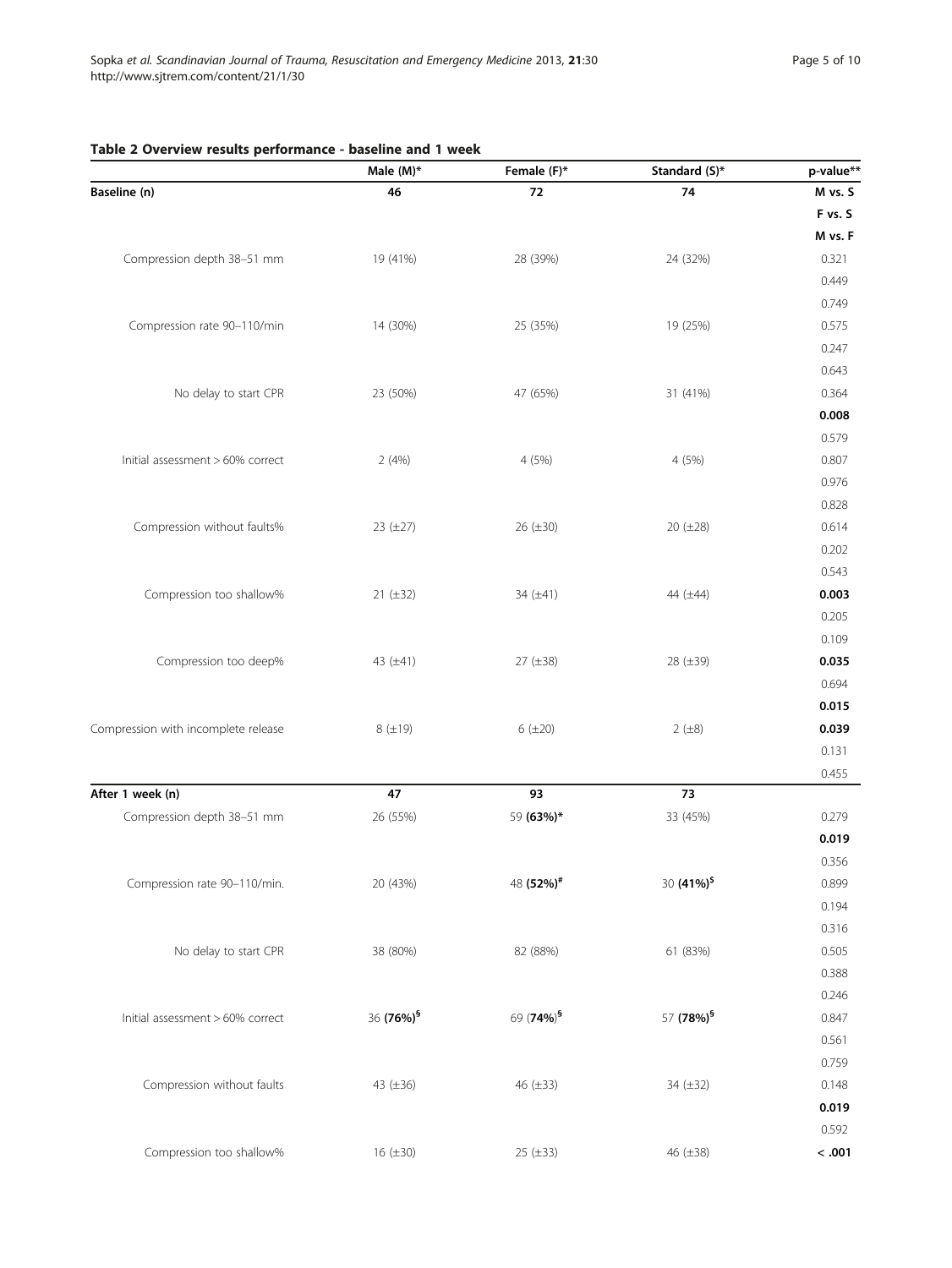## <span id="page-5-0"></span>Table 2 Overview results performance - baseline and 1 week (Continued)

|                                     |               |               |               | < .001 |
|-------------------------------------|---------------|---------------|---------------|--------|
|                                     |               |               |               | 0.173  |
| Compression too deep%               | 33 $(\pm 38)$ | $22 (\pm 31)$ | 13 $(\pm 28)$ | < .001 |
|                                     |               |               |               | 0.076  |
|                                     |               |               |               | 0.036  |
| Compression with incomplete release | $8(\pm 15)$   | $3(\pm 12)$   | $2 (+12)$     | 0.014  |
|                                     |               |               |               | 0.677  |
|                                     |               |               |               | 0.027  |

\* indicated are mean ± standard deviation or frequencies with percentages; \*\*significant differences at a 5%-level are in bold type.

Significant differences between groups are indicated bold;

Significant differences are concerning time-points:<br>\* p = 0.0016; <sup>#</sup> p = 0.0405; <sup>S</sup> p = 0.0211; <sup>§</sup> p < 0.0001 (for all groups).

## Table 3 Overview results performance – 8 months

|                                     | Male $(M)^*$          | Female (F)*            | Standard (S)*         | p-value** |
|-------------------------------------|-----------------------|------------------------|-----------------------|-----------|
| After 8 months (n)                  | 35                    | 66                     | 45                    |           |
| Compression depth 38-51 mm          | 18 (51%)              | 42 (64%) <sup>@</sup>  | 27 (60%) <sup>#</sup> | 0.397     |
|                                     |                       |                        |                       | 0.725     |
|                                     |                       |                        |                       | 0.216     |
| Compression rate 90-110/min         | 14 (40%)              | 34 (52%) <sup>\$</sup> | 15 (33%)              | 0.564     |
|                                     |                       |                        |                       | 0.064     |
|                                     |                       |                        |                       | 0.272     |
| No delay to start CPR               | 32 (91%)              | 58 (88%)               | 40 (89%)              | 0.663     |
|                                     |                       |                        |                       | 0.831     |
|                                     |                       |                        |                       | 0.518     |
| Initial assessment > 60% correct    | 26 (74%) <sup>§</sup> | 43 (65%) <sup>§</sup>  | 33 (73%) <sup>§</sup> | 0.920     |
|                                     |                       |                        |                       | 0.359     |
|                                     |                       |                        |                       | 0.344     |
| Compression without faults          | 37 $(\pm 29)$         | 44 (±35)               | $41(\pm 34)$          | 0.567     |
|                                     |                       |                        |                       | 0.719     |
|                                     |                       |                        |                       | 0.341     |
| Compression too shallow             | $8(+18)$              | 20 $(\pm 30)$          | 20 $(\pm 28)$         | 0.109     |
|                                     |                       |                        |                       | 0.730     |
|                                     |                       |                        |                       | 0.042     |
| Compression too deep                | 43 (±40)              | 23 $(\pm 32)$          | 23 $(\pm 34)$         | 0.005     |
|                                     |                       |                        |                       | 0.858     |
|                                     |                       |                        |                       | 0.005     |
| Compression with incomplete release | $10 (+21)$            | 2 (±11)                | 2 (±8)                | 0.019     |
|                                     |                       |                        |                       | 0.922     |
|                                     |                       |                        |                       | 0.015     |

\* indicated are mean ± standard deviation or frequencies with percentages; \*\*significant differences at a 5%-level are in bold type. Significant differences between groups are indicated bold;

Significant differences are concerning time-points: @ p=0.0047; # p=0.0028; \$ p=0.0522; § p<0.0001 (for all groups).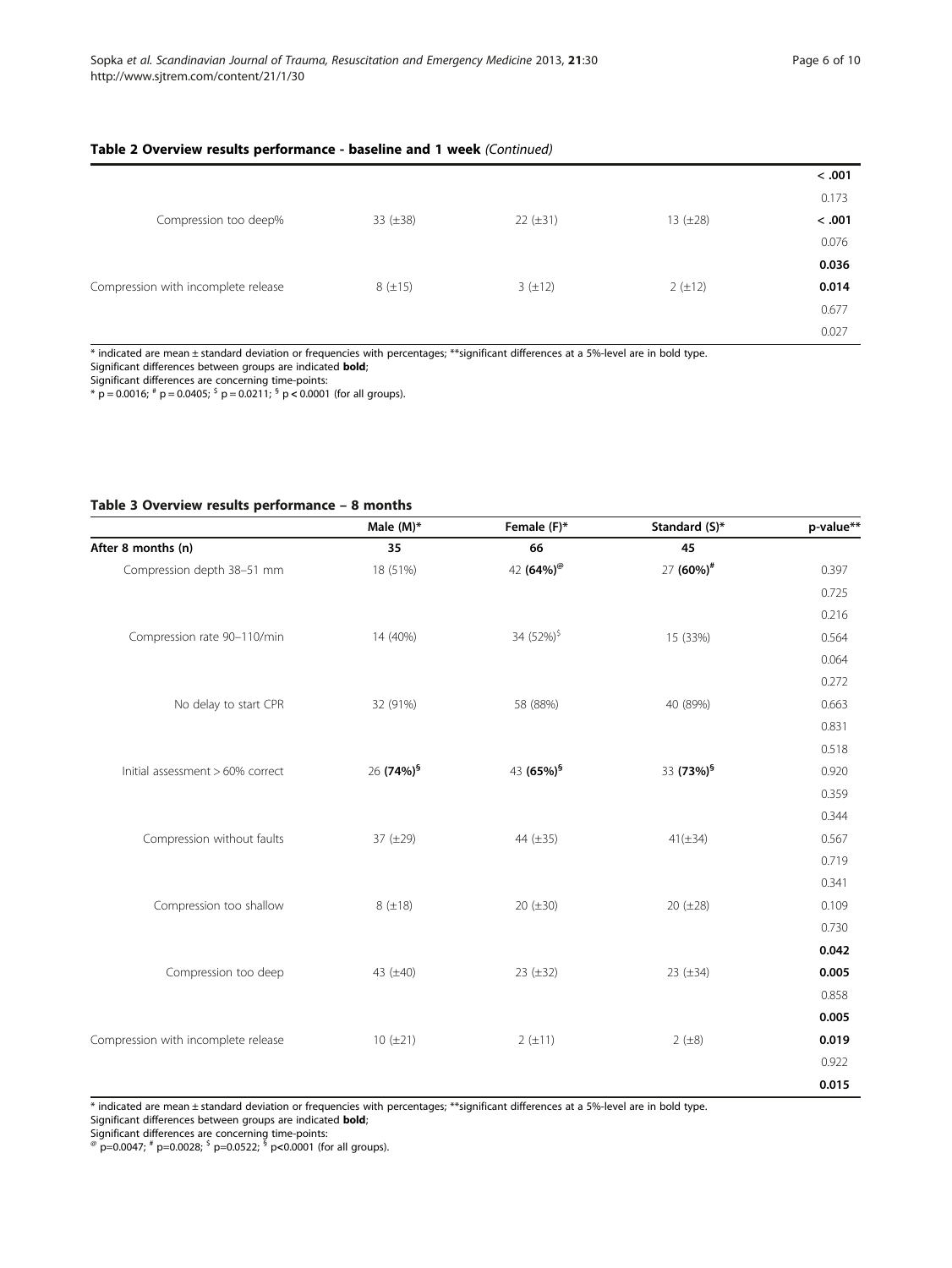|                                  | Female only<br>(F) | Female standard<br>$(S_F)$ | Male only<br>(M) | Male standard<br>$(S_M)$ | p-value<br>F vs. S <sub>F</sub> |
|----------------------------------|--------------------|----------------------------|------------------|--------------------------|---------------------------------|
|                                  |                    |                            |                  |                          |                                 |
|                                  |                    |                            |                  |                          | $M$ vs. $S_M$                   |
| Compression depth baseline       | 39%                | 35%                        | 41%              | 27%                      | 0.664                           |
|                                  |                    |                            |                  |                          | 0.350                           |
| <b>Compression rate baseline</b> | 34%                | 27%                        | 30%              | 23%                      | 0.363                           |
|                                  |                    |                            |                  |                          | 0.262                           |
| Compression depth after 1 week   | 63%                | 43%                        | 55%              | 50%                      | $0.02*$                         |
|                                  |                    |                            |                  |                          | 0.811                           |
| Compression rate after 1 week    | 52%                | 43%                        | 43%              | 36%                      | 0.353                           |
|                                  |                    |                            |                  |                          | 0.677                           |
| Compression depth after 8 months | 64%                | 63%                        | 51%              | 53%                      | 0.973                           |
|                                  |                    |                            |                  |                          | 0.976                           |
| Compression rate after 8 months  | 51%                | 40%                        | 40%              | 20%                      | 0.274                           |
|                                  |                    |                            |                  |                          | 0.858                           |

### <span id="page-6-0"></span>Table 4 Subgroup-analysis

\*significant differences at a 5%-level are in bold type.

month after the baseline testing, the female-only group was significantly superior to the standard group in this parameter. In addition, all groups improved their performance in "initial assessment > 60% correct" significantly from the baseline to one week after and to eight months after without any statistical differences between the groups (refer also to Tables [2](#page-4-0) and [3\)](#page-5-0).

## **Ouestionnaires**

Concerning the question "I felt well with respect to the gender constitution of my training group", the participants of the male-only groups felt significantly more uncomfortable than the standard group ( $p = 0.0028$ ). The groups were not different regarding the topic "I would rather train alone". In fact, the male-only training groups felt significantly more distracted by the group than the other groups (M vs. S  $p = 0.009$ ; M vs. F  $p = 0.002$ ) (refer to Table [5\)](#page-7-0).

## **Discussion**

The presented prospective three-arm trial tested the effects of gender constitution in resuscitation training within a small-group setting for adult laypersons on the individual performance of external chest compression. The main result of this observational study is that one week after the initial resuscitation training, participants of the female-only group showed a significantly better performance with respect to compression depth. Moreover, these groups were able to improve their skills concerning compression rate significantly with training in contrast to the male-only group.

Recent investigations could demonstrate an association between compression depth, the height and weight of children performing BLS [[18](#page-8-0),[19](#page-9-0)]. However, although our gender-divided groups (F and M) differed significantly with respect to height and weight as expected, there was no significant difference with respect to the proportion of adequately deep compressions. In fact, the male group in our study showed significantly more too deep compressions than the other two groups, a finding observed by other studies as well [\[20](#page-9-0)]. Moreover, we couldn't find evidence that physical properties influence the compression rate performance of adults. Rather, our results indicate that learning success and retention of skills possibly can be attributed to gender-related differences beyond pure physical properties.

Interestingly, participants of the male-only group felt significantly more uncomfortable in their group and more disturbed by the composition of their group than male participants of the "normal" mixed standard group. In contrast, female participants felt more comfortable in single-sex female groups than in mixed groups. These observations correspond to results, which were reported by the analysis of the gender constitution of school classes in which the behaviour of boys was found to frequently alienate girls and to negatively affect girls' learning success [\[11\]](#page-8-0). Several projects of gender- segregated learning groups or environments were initiated due to this observation. They were typically implemented in high-schools or for primary education, but recently also at universities (e.g. the bachelor studies/ Bachelor's program of informatics and economy at the University of Applied Sciences - Berlin) since the structure of learning groups seems also to influence the learning process [[11](#page-8-0)] of adults. Literature on educational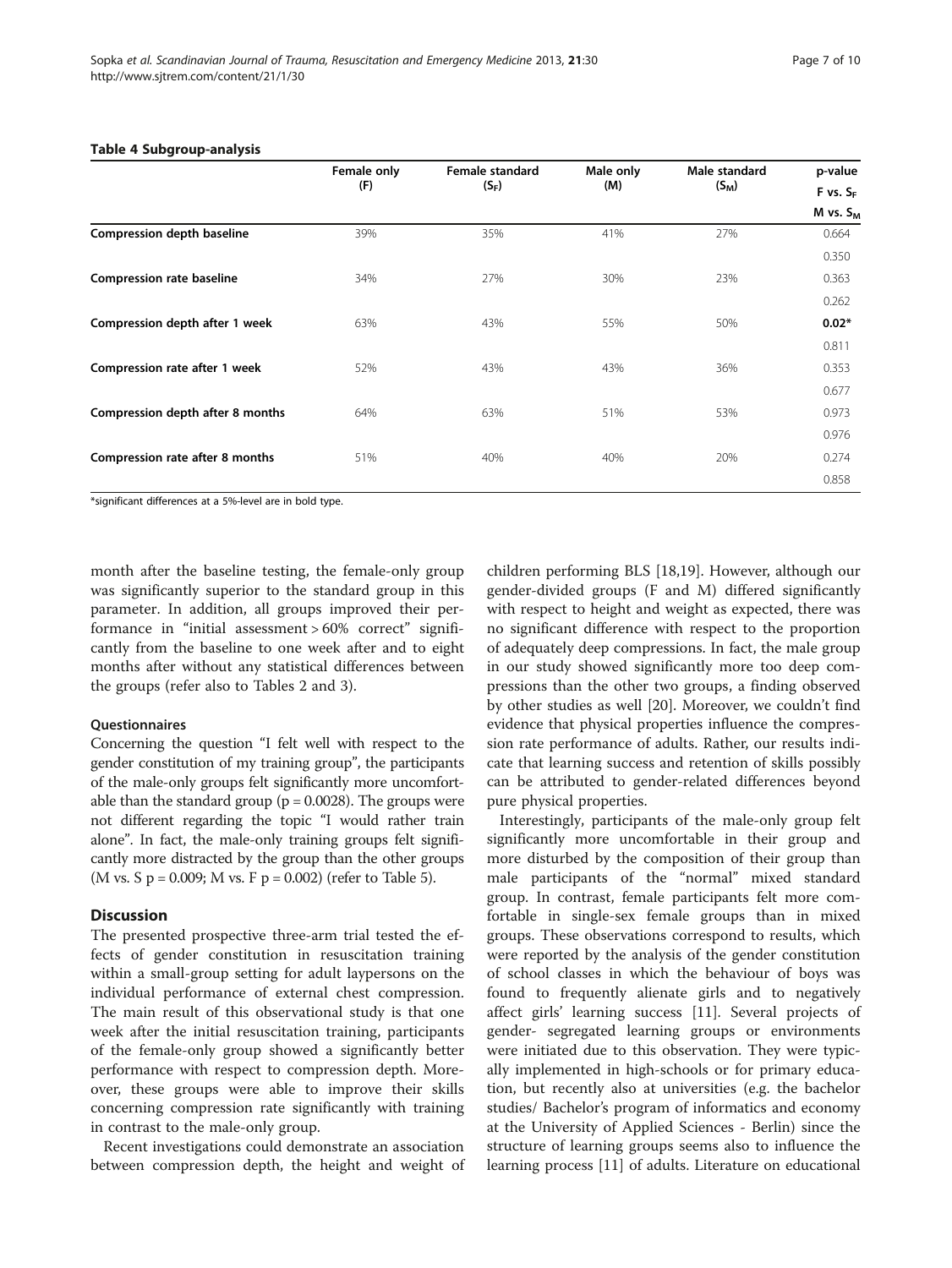| Questionnaire (one week after training)                         | Male $(M)^*$    | Female (F)*     | Standard (S)*   | p-value** |
|-----------------------------------------------------------------|-----------------|-----------------|-----------------|-----------|
|                                                                 | $(n = 47)$      | $(n = 92)$      | $(n = 74)$      | M vs. S   |
|                                                                 |                 |                 |                 | F vs. S   |
|                                                                 |                 |                 |                 | M vs. F   |
| I would rather train alone                                      | $5.13 \pm 1.08$ | $5.25 \pm 0.99$ | $5.11 \pm 1.24$ | 0.929     |
|                                                                 |                 |                 |                 | 0.414     |
|                                                                 |                 |                 |                 | 0.533     |
| I felt well with respect of the gender constitution of my group | $1.89 \pm 0.94$ | $1.61 \pm 1.09$ | $1.51 \pm 0.71$ | 0.028     |
|                                                                 |                 |                 |                 | 0.487     |
|                                                                 |                 |                 |                 | 0.090     |
| I felt distracted by the group                                  | $4.91 \pm 1.02$ | $5.41 \pm 0.84$ | $5.36 \pm 0.89$ | 0.009     |
|                                                                 |                 |                 |                 | 0.685     |
|                                                                 |                 |                 |                 | 0.002     |

<span id="page-7-0"></span>Table 5 Questionnaires concerning learning environment and influence of the group constitution - one week after training

\* indicated are mean ± standard deviation; \*\*significant differences at a 5%-level are in bold type.

research in gender-divided learner groups in primary and secondary school reports about this interesting fact. Girls benefit from single-sex settings in respect to confidence and achievement as Forgasz and Leder reported before [[12\]](#page-8-0) and Colley et al. reports similar findings. Coeducational settings, resp. mixed gender learner groups seem to be more beneficial for male students [\[13\]](#page-8-0): Unfortunately no significant literature could be found that describes gender effects in resuscitation training or in real life situations.

One possible explanation why the female-only groups showed a superior performance in compression depth after one week could be the effect of group constitution and learning environment. The post-hoc subgroup analysis showed a significant effect of group affiliation. Superior performance in compression rate seems to be justified by the gender of participants because there is no statistical difference between the performances of the female participants in both groups.

Evidence about the effectiveness of such projects in medical education or acquisition of skills is scarce. Especially there is a lack of literature describing the gender effect in adult learning groups. For resuscitation training, however, we could demonstrate with this study that learning effects of a gender-aligned learning environment for young adults are very interesting. Typically, the retention of skills concerning compression depth after six months or more is on the same level as before training. In our study, female participants from the female-only groups improved their skills after eight months comparing to the baseline. The standard group reached similar performance. Up to now, only few training methods could achieve comparable results [\[21](#page-9-0)].

Analysing the male-only group performance, it seems that not only the contentment in this group is less but also their practical performance (e.g. compression rate),

at least after one week is not on the same level as in mixed or only female small training groups.

Particularly our results indicate to more suitable learning environments in mixed gender groups. As the participants stated the learning environment felt the best in the female-only group. It seems that the practical performance of females was influenced by this fact. Because it is probably simple and inexpensive to provide gender-related learning environments such an intervention could be a possible method to improve resuscitation skills and knowledge of individual performance through learner groups. On the other hand co-educational settings could be helpful if individuals in male-only learning groups are merely able to reach poor performance in resuscitation skills. From our point the purpose of gender-related training should be only applied to increase the performance of an individual learner through training in a suitable learning environment.

Looking at other skills related to resuscitation efforts, it would be furthermore of interest to analyse if genderrelated training environments have any influence on the performance of e.g. airway management or breathing skills in resuscitation settings. Moreover, another interesting issue could be if the performance, knowledge and attitudes of students are influenced by modification of training environments.

Therefore, further studies are warranted that specifically address gender aspects in resuscitation training. For the presented study the 2005 guidelines were applied. The recent 2010 guidelines call for a compression depth of at least 5 cm, which could be associated with different fatigue effects in respect of male or female participants. In future results of this study should be confirmed in a randomized control study with an adequate sample size and adaption of recent guidelines parameters.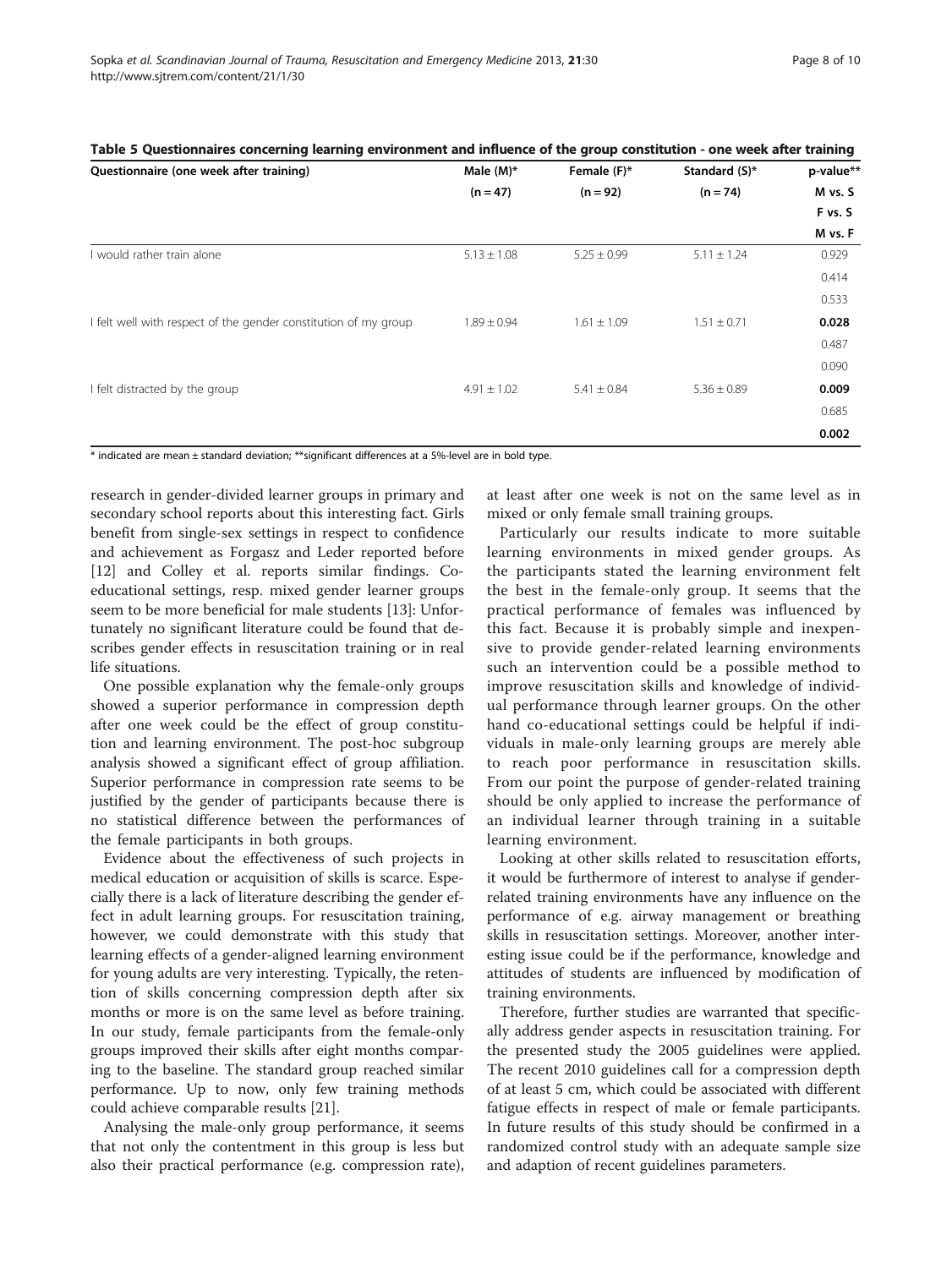## <span id="page-8-0"></span>**Limitations**

Considering possible limitations, we have to admit that entirely our study group represents only a part of the society and a considerable young group of learners. The typical female vs. male ratio in medical schools over Germany is 63% female to 37% male [[22](#page-9-0)]. Thus, in our study we have a representative sample of gender distribution in undergraduate medical schools over Germany. On the other hand this fact causes a smaller number of male participants, which could be considered as limitation as well. Furthermore, the relationship might be different in other countries.

A methodological limitation might be the dropout rate in the eight-month evaluation, for which the main reason was that participants had other appointments (e.g. classes) during the specific evaluation periods. However, the drop-out-rate was comparable in all groups so that a significant bias is not to be expected.

In fact, the applied training situation for genderrelated groups is not transferable to real-life emergency situations, because there a specific constitution is not possible. However, this study was not intended to prove this fact but to test the influence of a gender-related training on the performance of an individual learner.

## Conclusions

Our data demonstrate significant effects of gendersegregated training groups on individual practical performance with superior retention of skills after one week in female-only learning groups. Especially the effects on compression rate are interesting at different time points of the study. However, our results possibly indicate that male participants should not be scheduled in male-only settings for resuscitation training in small groups if there are enough female participants to build mixed gender groups. Future training concepts should integrate these aspects adequately.

## Abbreviations

ECC: External chest compressions; BLS: Basic life support; CPR: Cardiopulmonary resuscitation; ERC: European resuscitation council; ROSC: Return of spontaneous circulation.

## Competing interests

All the authors declare that they have no competing interests.

#### Authors' contribution

SSO was responsible for conception and design, acquisition, analysis and interpretation of the data of this study. Finally he was drafting the manuscript. HB was engaged in acquisition of the data and in the critical revision of the manuscript for important intellectual content. RR was involved in the analysis and interpretation of the data and the critical revision of the manuscript for important intellectual content. SR was involved with the analysis and interpretation of the data and a critical revision of the manuscript for important intellectual content. MJ was also responsible for the acquisition and interpretation of the data. MS was involved in the drafting of the manuscript and the critical revision for important intellectual content. NH was responsible for the statistical analysis and the interpretation of the data. Furthermore she was involved in drafting

the manuscript. SKB was also responsible for conceptualisation and design of the study concept. He was drafting the manuscript and was involved in the interpretation of the data. Furthermore he revised the manuscript critically and was responsible for the study supervision. All authors read and approved the final manuscript.

#### Acknowledgements

We thank all of the first-year students of the medical faculty, RWTH Aachen University, Aachen, Germany, for participating in this study.

#### Author details

<sup>1</sup> Department of Anaesthesiology, Pauwelsstr. 30, Aachen D–52074, Germany.<br><sup>2</sup> AIVTRA – Interdisciplinary Centre for Medical Education. Skillslab of the  $2$ AIXTRA – Interdisciplinary Centre for Medical Education, Skillslab of the Medical Faculty, Pauwelsstr. 30, Aachen D-52074, Germany. <sup>3</sup>Department of Intensive Care Medicine and Intermediate Care, Pauwelsstr. 30, Aachen D– 52074, Germany. <sup>4</sup>Department of Medical Statistics, University Hospital Aachen, RWTH Aachen University, Pauwelsstr. 30, Aachen D–52074, Germany. <sup>5</sup> <sup>5</sup> Section Emergency Medical Care, Department of Anaesthesiology, University Hospital RWTH Aachen University, Pauwelsstr. 30, Aachen D–52074, Germany.

#### Received: 21 August 2012 Accepted: 24 March 2013 Published: 16 April 2013

#### References

- Ditchey RV, Winkler JV, Rhodes CA: Relative lack of coronary blood flow during closed-chest resuscitation in dogs. Circulation 1982, 66:297–302.
- 2. Halperin HR, Tsitlik JF, Guerci AD, Mellits FD, Levin HR, Shi AY, et al: Determinants of blood flow to vital organs during cardiopulmonary resuscitation in dogs. Circulation 1986, 73:539–550.
- 3. Feneley MP, Maier GW, Gaynor JW, Gall SA, Kisslo JA, Davis JW, et al: Sequence of mitral valve motion and transmitral blood flow during manual cardiopulmonary resuscitation in dogs. Circulation 1987, 76:363–375.
- 4. Abella BS, Alvarado JP, Myklebust H, Edelson DP, Barry A, O'Hearn N, et al: Quality of cardiopulmonary resuscitation during in-hospital cardiac arrest. JAMA 2005, 293:305–310.
- 5. Wik L, Kramer-Johansen J, Myklebust H, Sorebo H, Svensson L, Fellows B, et al: Quality of cardiopulmonary resuscitation during out-of-hospital cardiac arrest. JAMA 2005, 293:299–304.
- 6. Kuramoto N, Morimoto T, Kubota Y, Maeda Y, Seki S, Takada K, et al: Public perception of and willingness to perform bystander CPR in Japan. Resuscitation 2008, 79:475–481.
- 7. Swor R, Khan I, Domeier R, Honeycutt L, Chu K, Compton S: CPR training and CPR performance: do CPR-trained bystanders perform CPR? Acad Emerg Med 2006, 13:596–601.
- 8. Phillips PS, Nolan JP: Training in basic and advanced life support in UK medical schools: questionnaire survey. BMJ 2001, 323:22–23.
- 9. Jordan T, Bradley P: A survey of basic life support training in various undergraduate health care professions. Resuscitation 2000, 47:321-323.
- 10. Hoke RS, Handley AJ: A reference basic life support provider course for Europe. Resuscitation 2006, 69:413–419.
- 11. Warrington M, Younger M: The Other Side of the Gender Gap. Gend Educ 2000, 12:493–508.
- 12. Forgasz HJ, Leder GC: Single-sex mathematics classes: Who benefits? Nordic Studies in Mathematics 2011, 3:27–46.
- 13. Colley A: Gender and choice in secondary education. In Gender and Choice in Education and Occupation. Edited by Radford J. London: Routledge; 1998:18–36.
- 14. International Liaison Committee on Resuscitation: 2005 International consensus on cardiopulmonary resuscitation and emergency cardiovascular care science with treatment recommendations. Part 4: advanced life support. Resuscitation 2005, 67:213–247.
- 15. International Liaison Committee on Resuscitation: 2005 International consensus on cardiopulmonary resuscitation and emergency cardiovascular care science with treatment recommendations. Part 2: adult basic life support. Resuscitation 2005, 67:187-201.
- 16. Beckers SK, Skorning MH, Fries M, Bickenbach J, Beuerlein S, Derwall M, et al: CPREzy improves performance of external chest compressions in simulated cardiac arrest. Resuscitation 2007, 72:100–107.
- 17. Bullock I: Skill acquisition in resuscitation. Resuscitation 2000, 45:139-143.
- 18. Jones I, Whitfield R, Colquhoun M, Chamberlain D, Vetter N, Newcombe R: At what age can schoolchildren provide effective chest compressions?